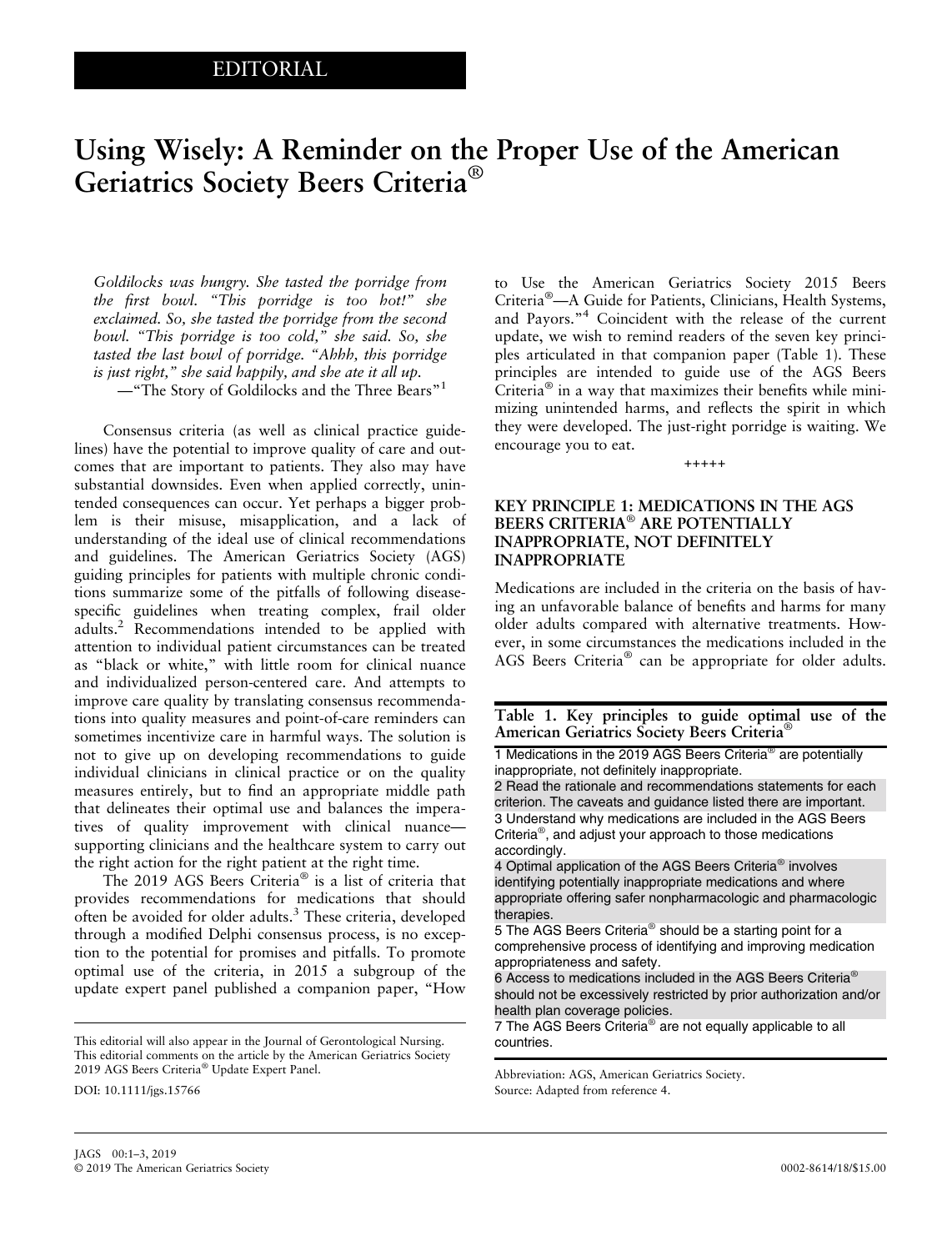For example, this situation can occur when alternative treatments are contraindicated or infeasible, or when an older adult has a well-established history of the medication being highly effective, and after careful examination has little evidence of current harms and low potential for future harms. Patient preferences also play a vital role, particularly in the context of shared decision making whereby choice of an AGS Beers Criteria® medication over alternative treatment options aligns with a patient's values and goals. Although these considerations are important, they should be approached carefully. For example, a patient and clinician may attribute resolution of symptoms to an AGS Beers Criteria® medication and thus wish to maintain it, without realizing the symptoms would have improved by themselves. In addition, subtle harms such as cognitive slowing, mild balance impairment, or occasional falls may result from the use of certain AGS Beers Criteria® medications, but these symptoms are often not reported by patients, and even when reported may not be recognized by clinicians as potentially related to medication use.

# KEY PRINCIPLE 2: READ THE RATIONALE AND RECOMMENDATIONS STATEMENTS FOR EACH CRITERION. THE CAVEATS AND GUIDANCE LISTED THERE ARE IMPORTANT

Many medications listed in the criteria are considered potentially inappropriate only in certain circumstances. Understanding what these circumstances are and the rationale behind the recommendations is essential for tailoring treatment appropriately. Also, the AGS Beers Criteria® in general are not intended for use among patients at the end of life because unique prescribing considerations often come into play in this clinical setting.

# KEY PRINCIPLE 3: UNDERSTAND WHY MEDICATIONS ARE INCLUDED IN THE AGS BEERS CRITERIA® AND ADJUST YOUR APPROACH TO THOSE MEDICATIONS ACCORDINGLY

Understanding the rationale behind each criterion can guide appropriate care including assessing the patient's baseline risk of the potential harms associated with a medication. For example, medications included in the criteria because they increase the risk of falls are especially important to avoid in older adults who have a high likelihood of falling. In contrast, older adults with a low fall risk should not be prescribed these medications indiscriminately, but the concern for causing harms may be lower, thus potentially changing the risk-benefit calculation.

# KEY PRINCIPLE 4: OPTIMAL APPLICATION OF THE AGS BEERS CRITERIA® INVOLVES IDENTIFYING POTENTIALLY INAPPROPRIATE MEDICATIONS AND WHERE APPROPRIATE OFFERING SAFER NONPHARMACOLOGIC AND PHARMACOLOGIC THERAPIES

It is not enough to simply say "do not use this medication." Patients and clinicians who have relied on medications for years need guidance and reassurance about substitute treatments and an understanding of what comes next. This may involve alternative pharmacologic and nonpharmacologic treatment strategies—or sometimes something as simple as education about normal aging changes, good sleep habits, or why the potentially inappropriate medication is no longer needed. To address this, in 2015 the AGS published a list of treatment alternatives for medications present on the 2015 update of the criteria.<sup>5</sup> This list is not comprehensive and requires expansion and updating, but it is a good starting place for identifying alternative treatment strategies.

# KEY PRINCIPLE 5: THE AGS BEERS CRITERIA® SHOULD BE A STARTING POINT FOR A COMPREHENSIVE PROCESS OF IDENTIFYING AND IMPROVING MEDICATION APPROPRIATENESS AND SAFETY

The AGS Beers Criteria® represent only a fraction of the medication-related problems that older adults encounter. For example, serious adverse events commonly occur with anticoagulants, insulins, and other high-risk medications. For the most part, these medications are not included in the AGS Beers Criteria® because for many older adults the potential benefits of these medications substantially outweigh the risks. Nonetheless, it is imperative to ensure that these medications are used appropriately and safely. Moreover, other types of medication misadventures including underuse of beneficial therapies, ongoing use of medications with no indication, burdensome medication costs and regimens, nonadherence, and discordance of medication regimens with patient preferences and care goals are outside the scope of the AGS Beers Criteria®, but they are no less critical to address.

# KEY PRINCIPLE 6: ACCESS TO MEDICATIONS INCLUDED IN THE AGS BEERS CRITERIA® SHOULD NOT BE EXCESSIVELY RESTRICTED BY PRIOR AUTHORIZATION AND/OR HEALTH PLAN COVERAGE POLICIES

There is a role for health systems to flag medications on the AGS Beers Criteria® for extra scrutiny. However, this needs to be balanced with the recognition that for many older adults the use of these medications is appropriate, and harms can arise from overly restricting access. Excessive or highly burdensome restrictions may not only hinder access to appropriate medications but may engender an adversarial dynamic where the AGS Beers Criteria® feel more like a cudgel than a tool to educate clinicians and patients and improve care. This is not helpful.

### KEY PRINCIPLE 7: THE AGS BEERS CRITERIA® ARE NOT EQUALLY APPLICABLE IN ALL **COUNTRIES**

The AGS Beers Criteria® are developed by US-based clinicians and for the most part focus on medications available in the US market. The intent is not to be parochial but to comment on medications familiar to the panel through our clinical, educational, programmatic, and research work. We firmly recognize the need to adapt the AGS Beers Criteria® to other countries that have a different bundle of available medications. In doing so, the principles behind the criteria